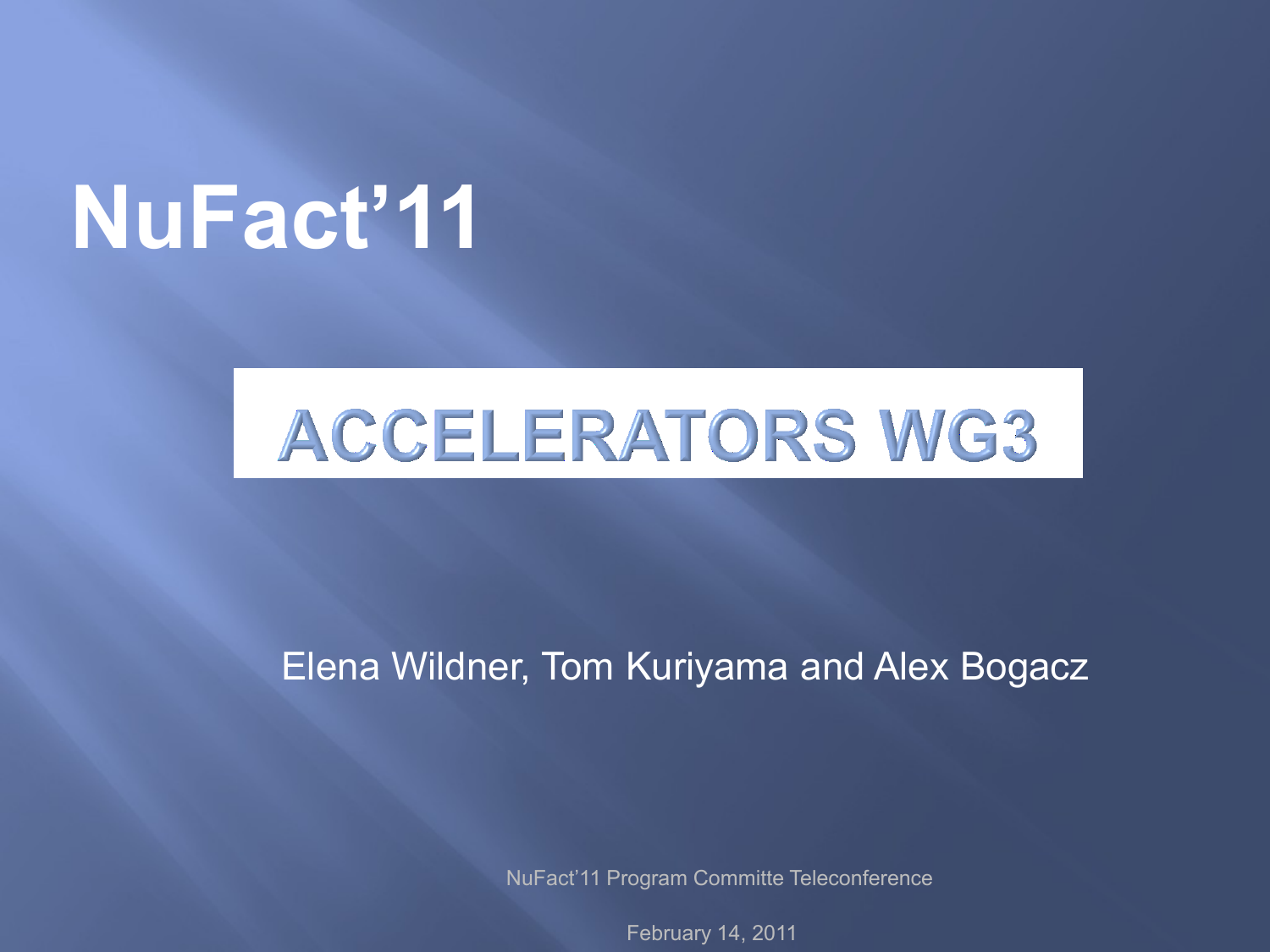## Questions for NuFact'11

- Is Project X a suitable proton driver for the Neutrino Factory ? п
- What is the path for solving the problem of operating high gradient RF is п strong magnetic field ?
- Does energy deposition pose SC solenoid shielding problem for presently п proposed proton drivers ?
- Do we have a working Injection/Extraction scheme for NS-FFAG Rings ? п
- Is chromaticity correction sufficient to reduce the TOF problem for NSп FFAG ?
- Can Scaling FFAG be used in other-then-ring configurations ? п
- Is there a synergetic path from the Neutrino Factory to MC ? П

WG3 Summary, Nufact10, TINR, Mumbai, India (October 20 - 25, 2010) 2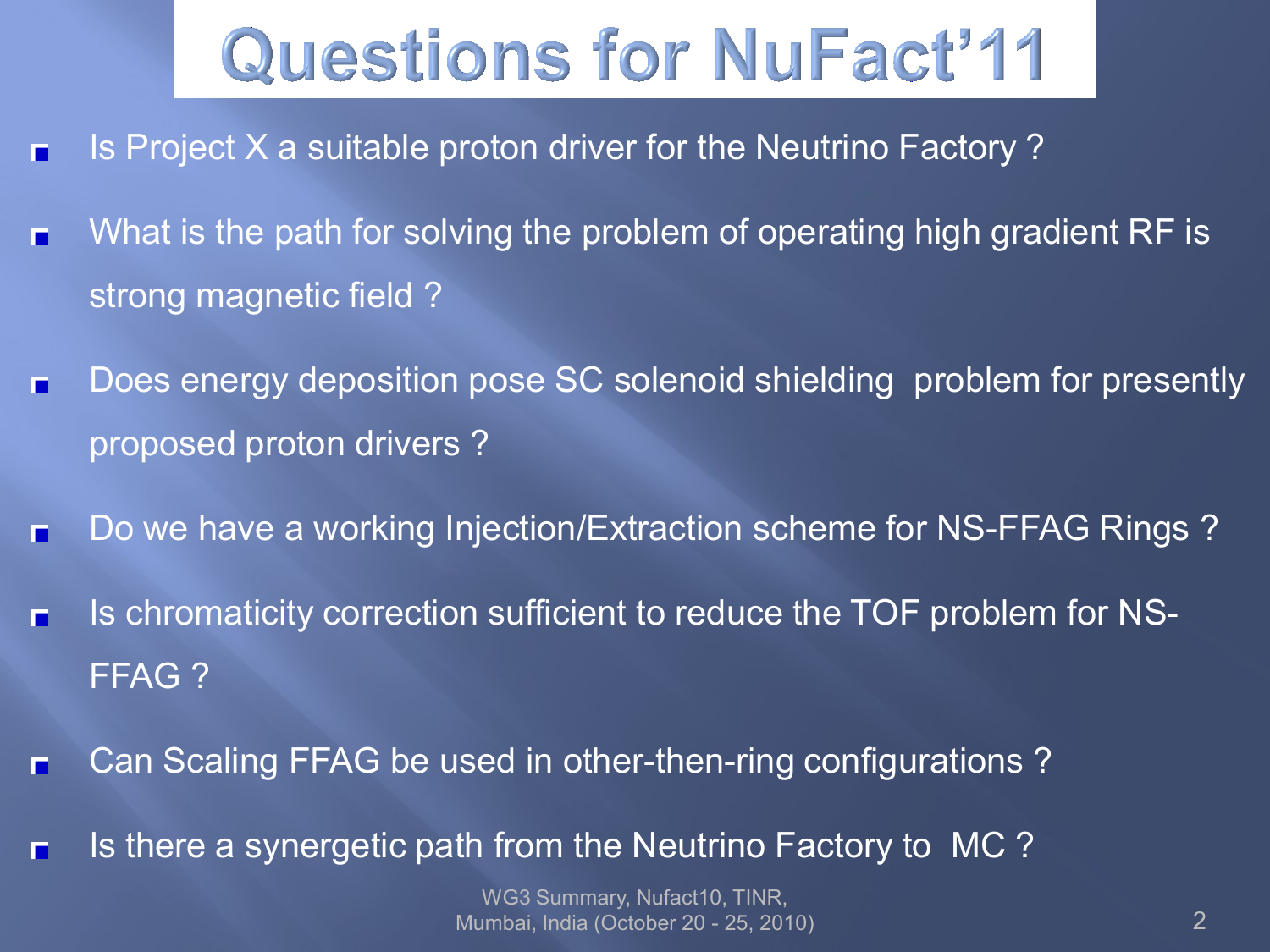## **Questions for NuFact'11**

- **Target handling for Multi MW targets?**
- **Proposed target systems are many, convergence?**
- **Material property evolution with time (from radiation, strain & stress and** temperature) ?
- **Will the Beta Beam be possible in the CERN Complex?**
- **UPERE 18Ne production for beta beams ?**
- **Modeling of pion production complete?**
- **How serious is power deposition in the structures after/around the target** (horn, solenoids…) ?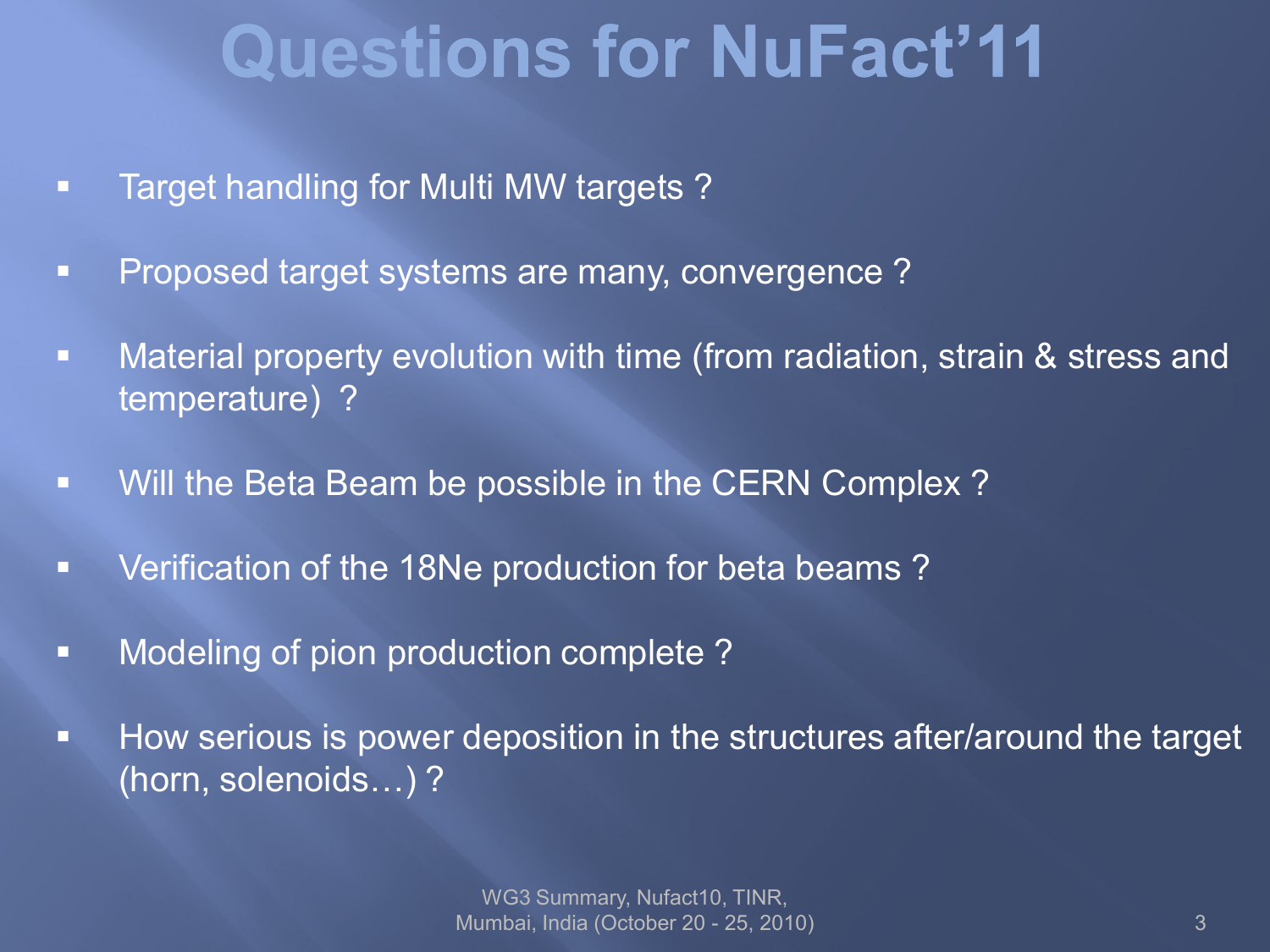#### **Plenary Talks**

**Neutrino Factory design overview and the IDS-NF Status, J. Pozimski,** 

C. Rogers, S. Berg, C. Prior

- **MAP Overview and Plans, S. Geer,**
- **EXECUTE: Status of MICE, L. Coney**
- **New solenoid capture system, H. Kirk**
- **Superbeam/Betabeam implementation at CERN C. Hansen**
- JPARC, T2K, Some young Japanese or F. Dufour, M. Ravonel
- **Detectors, technology, present plans and future availabilities**
- **Review results/problems/future for superbeams**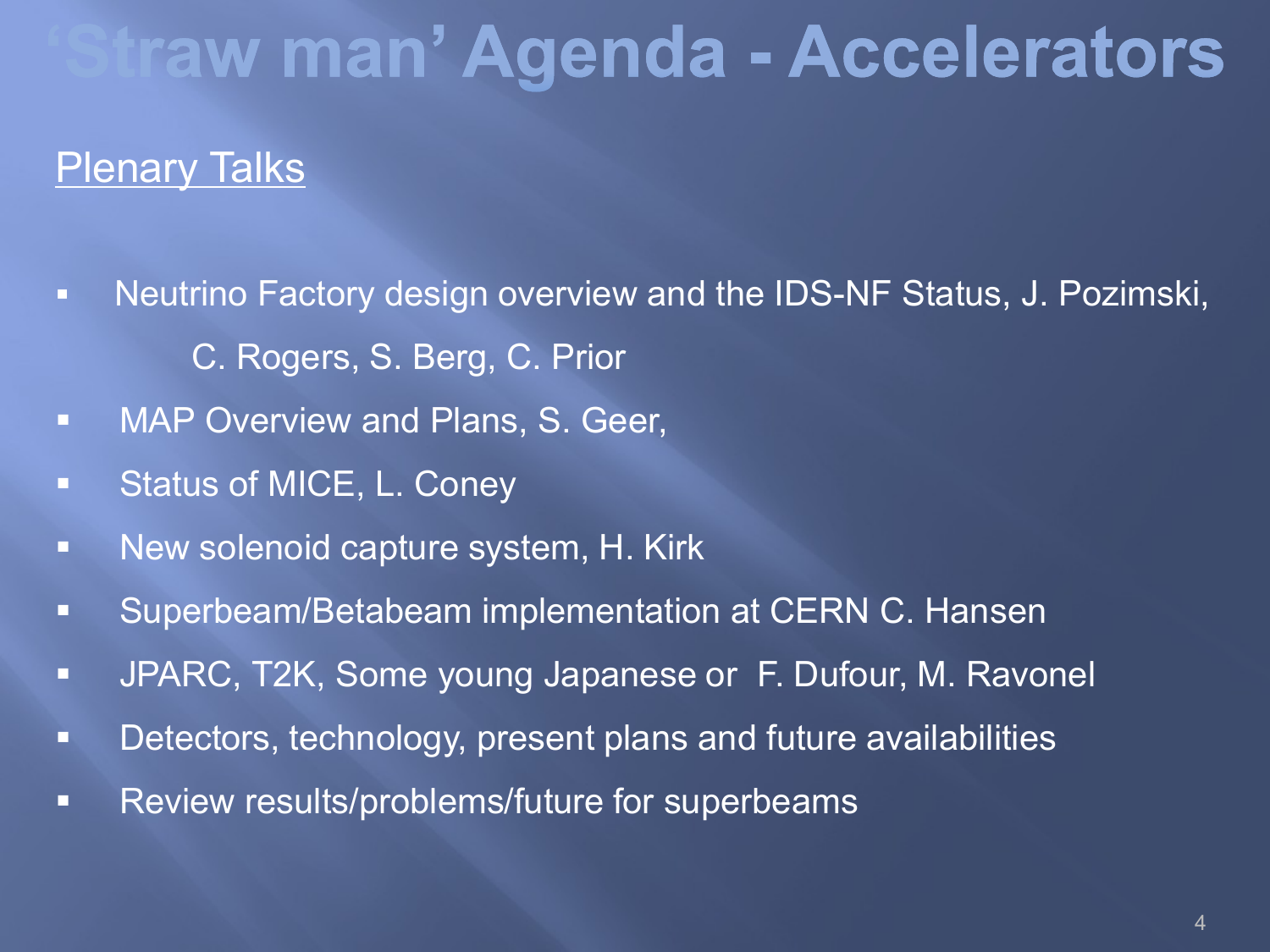#### WG Talks (Neutrino Factory):

- Suitability of Project X as a proton driver for NF, E. Prebys
- **Target options for NF, C. Densham**
- NF Front end studies , D. Neuffer
- **RF cavity processing and testing plan, D. Li**
- **RLA design status and new options IDS, A. Bogacz**
- **E** Linac and RLA simulation studies for IDS, K. Beard
- **Injection/Extraction studies for NS-FFAG, J. Pasternak**
- Solutions for TOF problem for NS-FFAG, S. Machida
- **Scaling FFAG in other-then-ring configurations, T. Planche**
- **Synergetic path from NF to MC, A. Bross**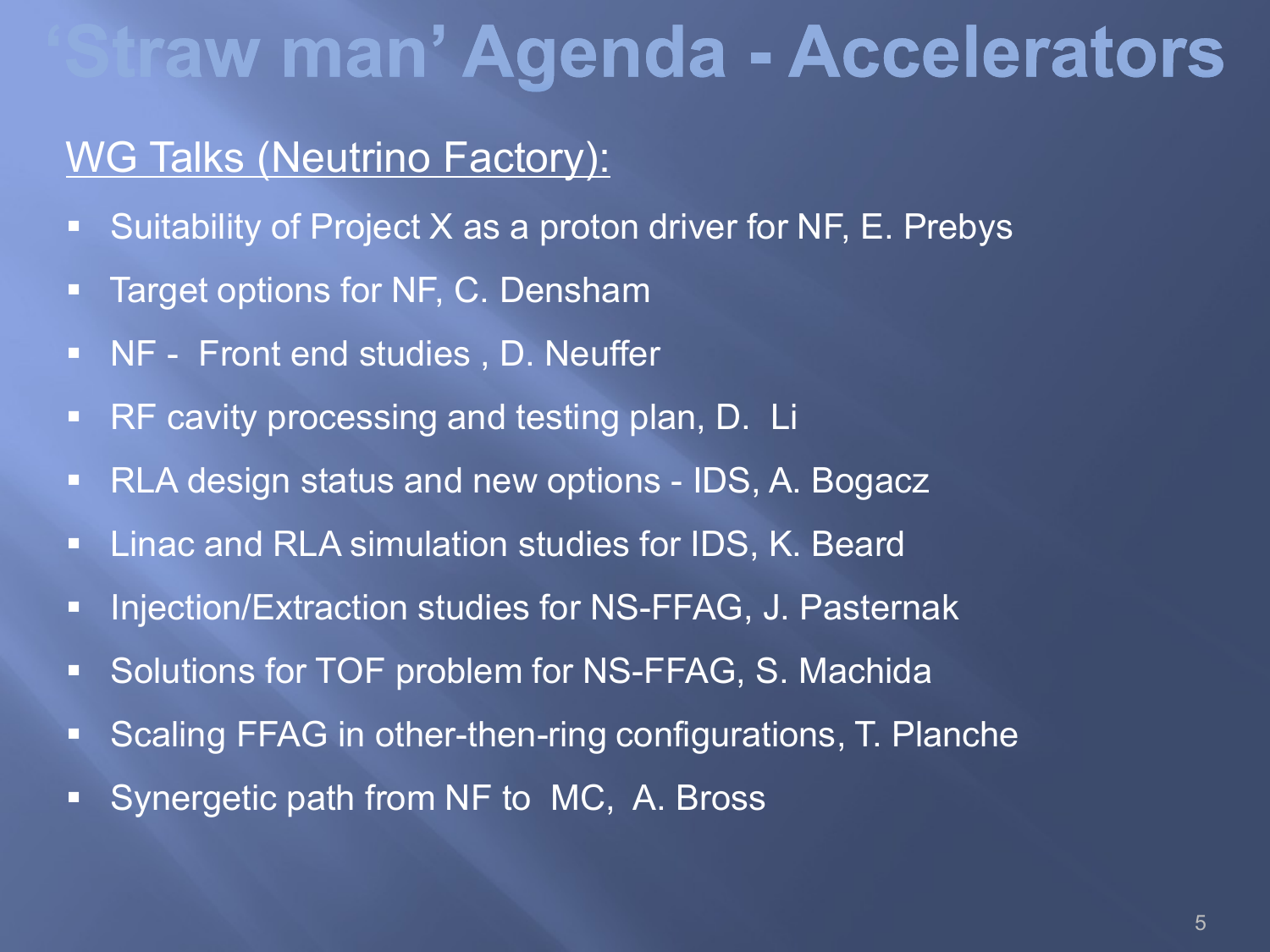#### WG Talks (Beta Beams):

- Gamma 350 beta beams A. Chance
- Double bore beta beam decay ring A. Chance
- Collective effects in the decay ring C. Hansen
- Production Ring: what are the present intensities of 8B and 8Li E. Benedetto
- Opportunities for neutrino tests/experiments at ISOLDE (All ions) T. Stora
- Superbeam/Betabeam implementation at CERN C. Hansen (E. Wildner)
- Simulations of 8B and 8Li production tests at ISOLDE, G. Collasuol
- **Experiment for 18Ne production**
- 60GHz ECR Source, status, T. Lamy, (Melanie)
- Collection of 8B and 8Li (S. Mitrofanov)
- Cross section measurements for the production of 8B and 8Li (V. Kravchouk)